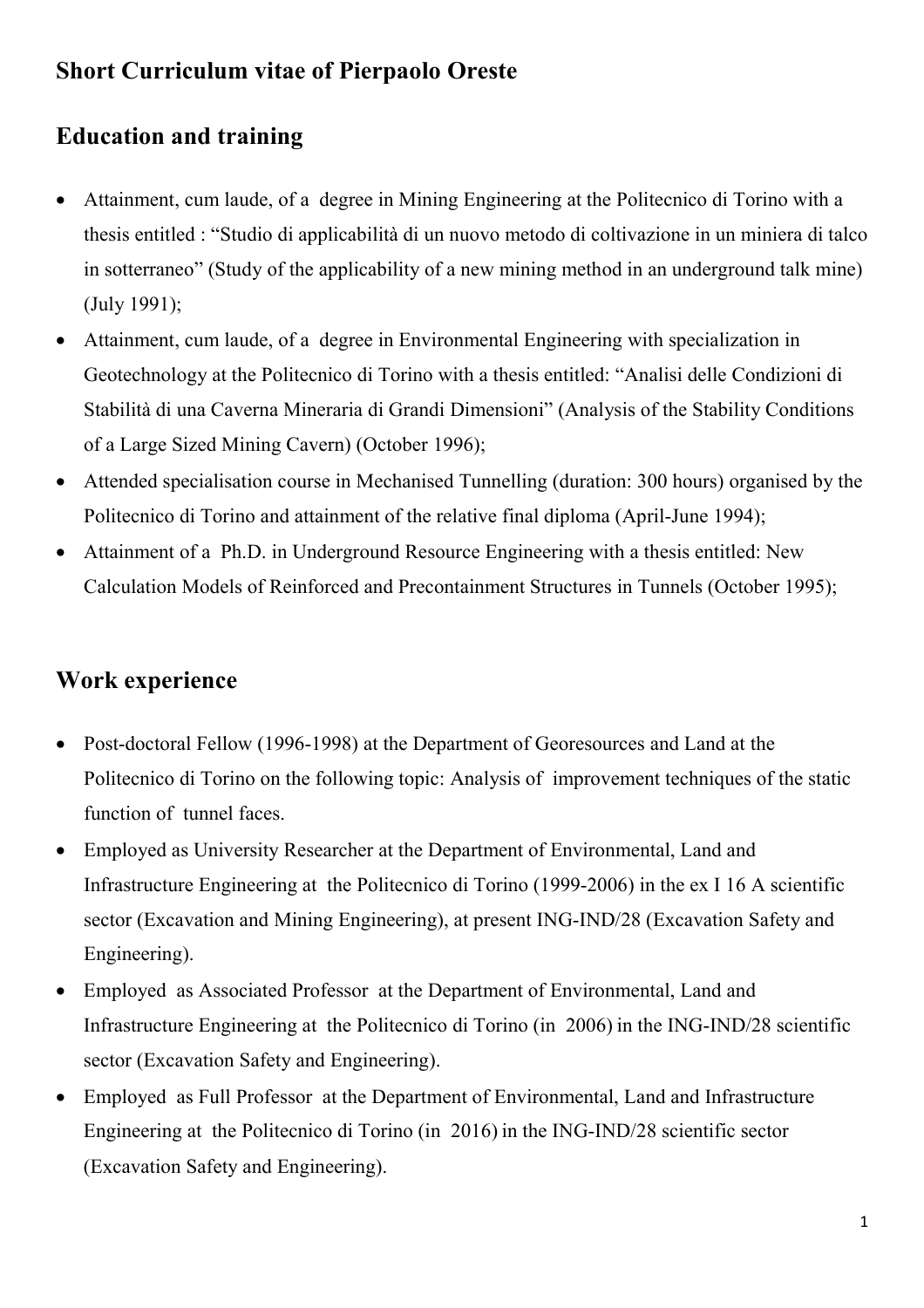#### **Scientific activity**

- Author of more than 200 scientific publications in national and international journals as well as conference proceedings, mainly in the field of geomechanics and underground structures.
- Pierpaolo Oreste's scientific activity has been developed through theoretical and applied research, mainly in the field of geomechanics and underground structures, and is documented by the publications that are listed in the annex enclosed with the curriculum. The research has in part been developed as part of research projects of the Politecnico di Torino, of the National Research Council (CNR) and of the Ministry of Scientific Research and the University of the Italian Republic (PRIN). The theoretical research has mainly been developed as part of public research projects or of projects supported by public funds. The applied research has mainly been related to research contracts between the Politecnico di Torino and external companies.

### **Coordinator of research groups and projects**

- President of the Educational Area of Environmental and Land Engineering (2007-2012). This area supervised 4 different Engineering Degree Courses which were attended by more than 700 students: Bachelor in Environmental and Land Engineering, Master of Science in Environmental and Land Engineering, Master of Science in Land Protection Engineering, Master of Science in Petroleum Engineering. Sixty professors, in charge of the various degree courses, belonged to this organisation.
- Coordinator of the Degree Courses School in Environmental and Land Engineering (since 2012). This School plays the same role as the previous Educational Area school, with the addition of some assignments of the former Faculties. The Bachelor in Environmental and Land Engineering, the Master of Science in Environment and Land Engineering and the Master of Science in Petroleum Engineering, attended by a total of about 900 students, are all part of this School. About 65 professors, holders of the teaching courses, are members of this School.
- Vice-Director of the Department of Land, Environment and Geotechnology Engineering (DITAG) at the Politecnico di Torino (2007-2011). This Department was composed of 50 professors and researchers, more than 15 technicians and administrative staff and another 40 collaborators, including scholarship holders and research grant holders. The Department budget, in the 2007-2011 period, amounted to about 3 million Euros per year. The Department was engaged in relevant applied research projects at a national and international level in the field of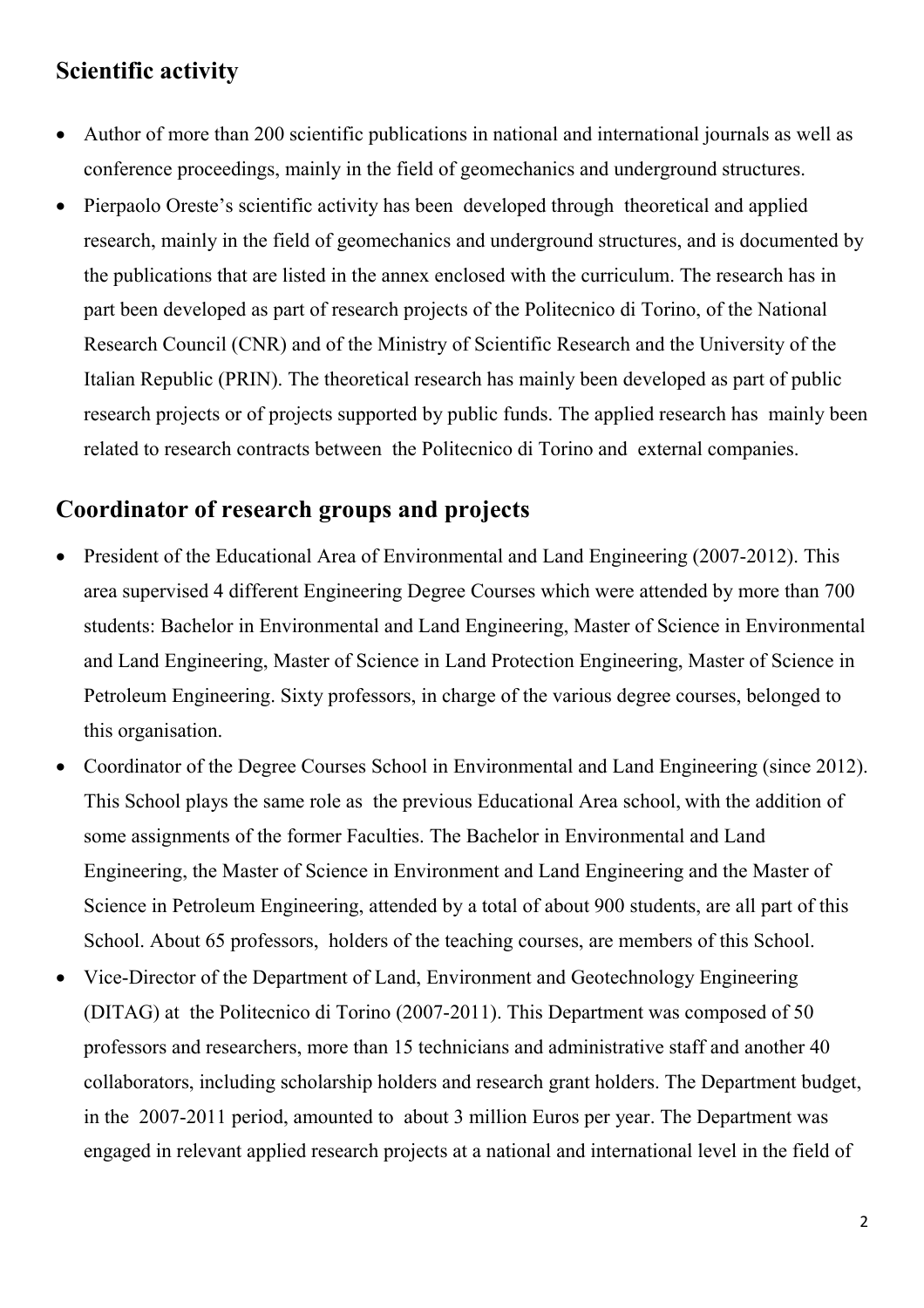environment and land, with close connection to the socio-economic context of Turin and Italy with many important contacts and international partnerships.

- Coordinator of the Politecnico di Torino project entitled "Innovative methods for the ecocompatible and sustainable recycling of excavation, considering the potential content of noxious minerals" co-funded by the Piedmont Region at the end of a selection procedure of the received proposals. This research project (total amount 1.8 million Euros) was active in the 2007-2011 period and lasted 42 months; it involved 25 professors and researchers from the Politecnico di Torino from three different departments and five external companies.
- Coordinator of contracts between the Politecnico di Torino and public and private companies.
- International co-tutoring of three Ph.D. students at the Istituto Superior Tecnico, Universidade Tecnica de Lisboa, 2010; INSA de Lyon, 2014; Amirkabir University of Technology, Tehran Polytechnic, 2014.
- Member of the Board of Directors of the Politecnico di Torino (2003-2006 and 2007-2013). The Board of Directors is the supreme Body that manages and organizes the University activities, with around eight hundred teachers and as many technicians and administrative employees and where about 30,000 students study. The total budget that the Board of Directors administered in the 2003-2013 period was about 300 million Euros per year. The Council was made up of 12 elected members and by the Rector, Vice Rector and Director of Administration.

#### **Main Teaching activity**

- Held the course on "Mining" (1999-2000), the course on "Underground Constructions" (from 2002-2003 until now), the course on "Tunnelling" (2004-2005) and the course on "Quarries and environmental rehabilitation" (2003-2004) at the Faculty of Engineering at the Politecnico di Torino. Holder of the course "Underground Constructions" (80 hours) in the second year of the Master of Science in Environmental and Land Engineering since the 2011-2012 academic year, of the course "Evaluation and Managing of Risks" (120 hours) since 2018-2019 academic year and of the course "Occupational Safety Engineering" (60 hours) in the second year of the Master of Science in Petroleum and Mining Engineerinf since 2019-2020 academic year.
- Teacher of the "Theory and applications of back-analysis in excavation engineering" course (15 hours) (2002) and of the "Calculation methods in geoengineering" course (20 hours) at the Ph.D. School (Doctorate in Civil and environmental engineering) at the Politecnico di Torino (2015).